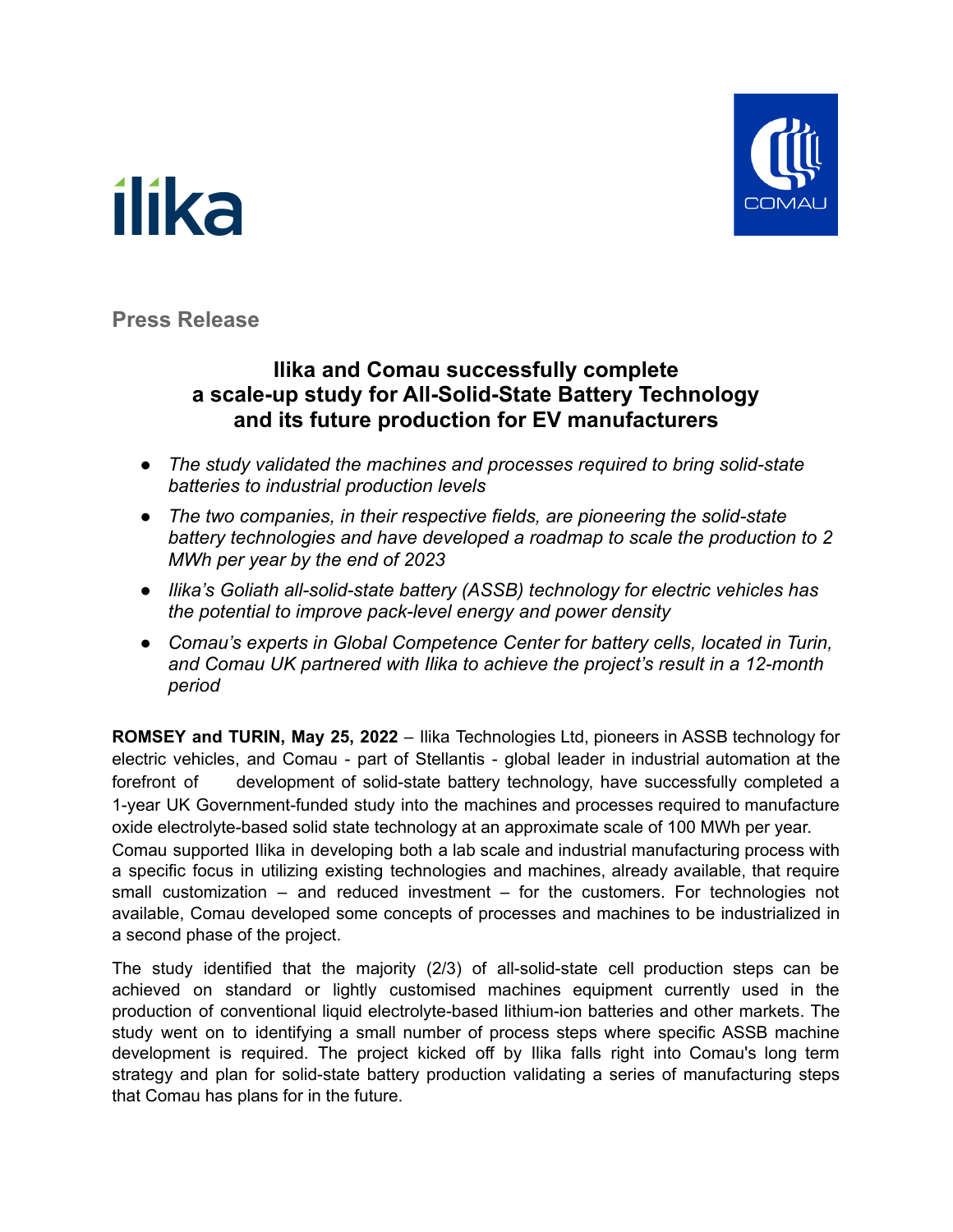### ilika



Comau and Ilika collaborated with their respective knowledge of products and processes over the course of the project. The study phase was finalized and now the 2 companies have defined a flexible roadmap to achieve the target outlined in the Ilika's perspectives, towards mass production levels. Comau will support Ilika in the future with all aspects intended to develop in battery industrialization.

Ilika's production scale-up will be in three stages. The first step, currently underway, will be to scale to 2 MWh per year by the end of 2023: this will be achieved by enlarging its current facility in Hampshire, UK, using funds from a 2021 raise. The Ilika-Comau funded-study focused on an 100 MWh-level capability and the continuation of this work between the two companies will feed into Ilika's second scale-up step. The third step, at GWh or "Gigascale", will take place once the 100 MWh facility has been exercised.

Ilika's Goliath ASSB technology for electric vehicles has the potential to improve pack-level energy and power density, enabling fast charging below 20 minutes and operation to higher temperatures than conventional lithium-ion batteries.

Automotive Transformation Director at the Advanced Propulsion Centre (APC), Julian Hetherington said: "*The UK has a long legacy of automotive manufacturing success and the industry now needs to scale up, at pace, to net-zero emission technologies. We are delighted that the funding awarded to Ilika and Comau through the Automotive Transformation Fund (ATF) has successfully supported collaborative product and manufacturing process development that can unlock routes to subsequent investment in scaled-up facilities*."

John Coombes, Managing Director of Comau UK stated: "*This project represented an integral part of the Comau Journey in Electrification, developed with a joint team of the internal Battery Cells Global Competence Center, in Turin, and Comau UK. We are proud of the collaboration we have had with Ilika and the APC, and also the ability to demonstrate the value our capabilities can contribute in this field*."

Graeme Purdy, Ilika CEO, stated: "*This project has successfully validated Ilika's scale-up plans for its Goliath technology, highlighting some important cost-saving benefits at higher volume production levels which pave the way to gigawatt scale manufacturing. Working with Comau, one of the world's leading designers of innovative engineering solutions, has delivered a robust plan to scale-up Ilika's manufacturing capability for Goliath solid state batteries to the next level*."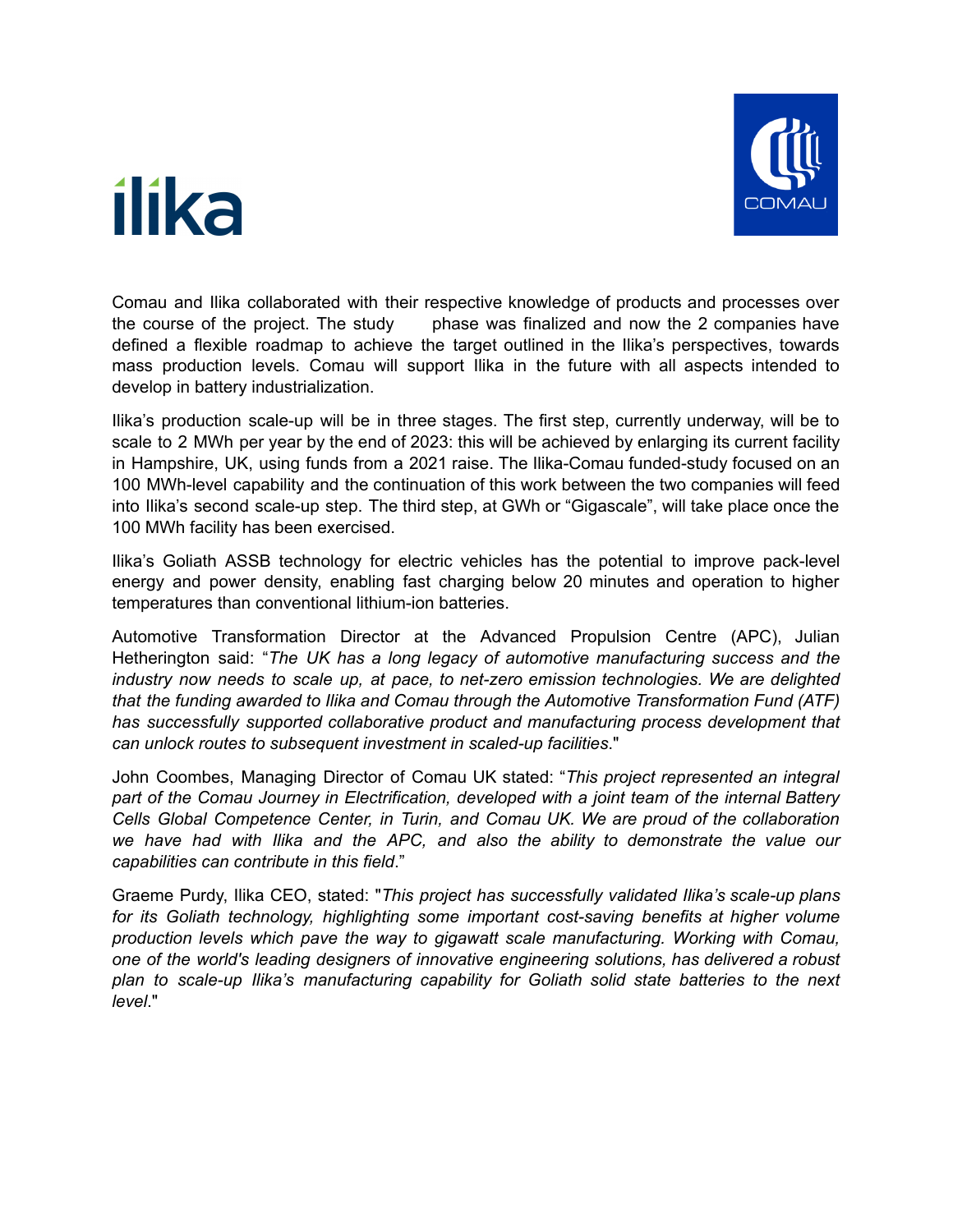# **COMAU**

## ilika

*Caption: Render of the pilot line - 50MWh*